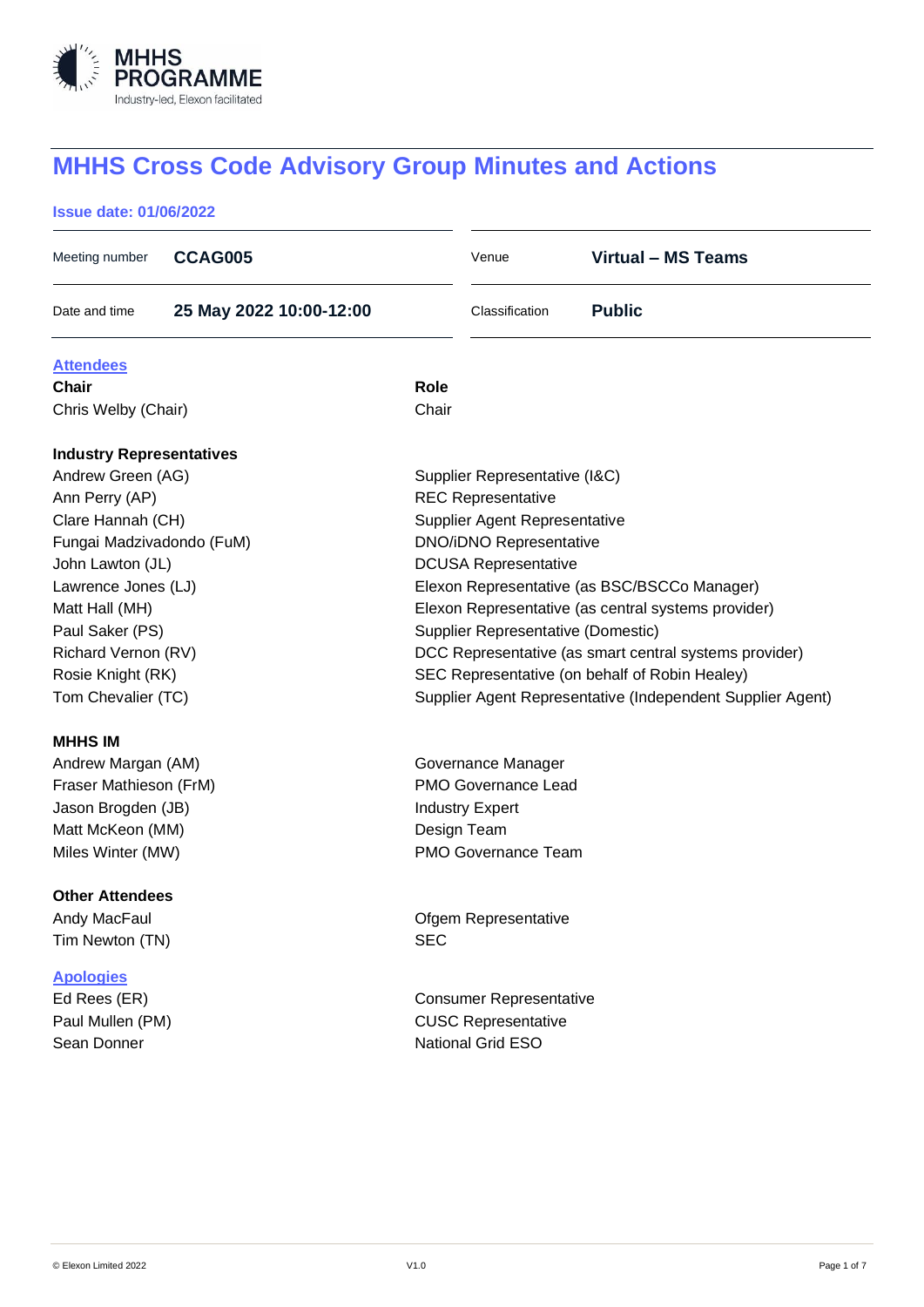| <b>Actions</b>                                                  |                   |                                                                                                                                 |                                 |                 |                |
|-----------------------------------------------------------------|-------------------|---------------------------------------------------------------------------------------------------------------------------------|---------------------------------|-----------------|----------------|
| Area                                                            | <b>Action Ref</b> | <b>Action</b>                                                                                                                   | Owner                           | <b>Due Date</b> | <b>Update</b>  |
| <b>Previous</b><br>meeting(s)                                   | <b>CCAG02-07</b>  | Engage with code bodies offline on<br>how information on identified<br>consequential changes will be<br>shared with this group  | Programme<br>(Andrew<br>Margan) | 22/06/2022      | <b>ONGOING</b> |
|                                                                 | <b>CCAG04-06</b>  | Further develop view of code draft<br>resource requirement and return to<br>next meeting with information for<br>discussion     | Programme<br>(Andrew<br>Margan) | 22/06/2022      | <b>ONGOING</b> |
|                                                                 | <b>CCAG04-07</b>  | Flag operational choreography<br>document to CCAG once issued for<br>consultation                                               | Programme<br>(PMO)              | 22/06/2022      | <b>ONGOING</b> |
|                                                                 | <b>CCAG05-08</b>  | Present code drafting principles to<br>DAG for information                                                                      | Programme<br>(Andrew<br>Margan) | 08/06/2022      | <b>ONGOING</b> |
| Horizon<br>Scanning<br>Log                                      | <b>CCAG06-01</b>  | Programme to add Ofgem<br>consultations / changes to Horizon<br>Scanning Log                                                    | Programme<br>(PMO)              | 22/06/2022      |                |
| Code<br><b>Drafting</b><br>Planning                             | <b>CCAG06-02</b>  | Programme to add assumption to<br>RAID log regarding quality of code<br>drafting is adequate for single<br>consultation window  | Programme<br>(PMO)              | 22/06/2022      |                |
|                                                                 | CCAG06-03         | Programme to update code drafting<br>plan based on discussions at CCAG<br>25 May 2022                                           | Programme<br>(Jason<br>Brogden) | 22/06/2022      |                |
| Code<br><b>Drafting</b><br><b>Principles</b><br>and<br>Approach | <b>CCAG06-04</b>  | Programme to update code drafting<br>principles to clarify responsibility<br>and accountability for delivery of<br>code changes | Programme<br>(Andrew<br>Margan) | 22/06/2022      |                |
| Code<br><b>Drafting</b><br>Working<br>Group                     | <b>CCAG06-05</b>  | Programme to update CDWG ToR<br>based on comments from CCAG                                                                     | Programme<br>(Andrew<br>Margan) | 22/06/2022      |                |
|                                                                 | <b>CCAG06-06</b>  | Programme to identify an<br>appropriate date for first CDWG<br>meeting, and determine cycle of<br>enduring meetings             | Programme<br>(Andrew<br>Margan) | 22/06/2022      |                |

# **Decisions**

| Area                                  | Dec Ref    | <b>Decision</b>                                                                                                        |
|---------------------------------------|------------|------------------------------------------------------------------------------------------------------------------------|
| <b>Minutes and Actions</b>            | CCAG-DEC12 | Minutes of meeting held 27 April 2022 approved subject to update of<br>term 'Data Service Provider' to 'data services' |
| <b>Code Drafting Working</b><br>Group | CCAG-DEC13 | CDWG ToR approved subject to agreed corrections                                                                        |

| <b>RAID items discussed/raised</b> |                    |  |  |  |  |
|------------------------------------|--------------------|--|--|--|--|
| <b>RAID area</b>                   | <b>Description</b> |  |  |  |  |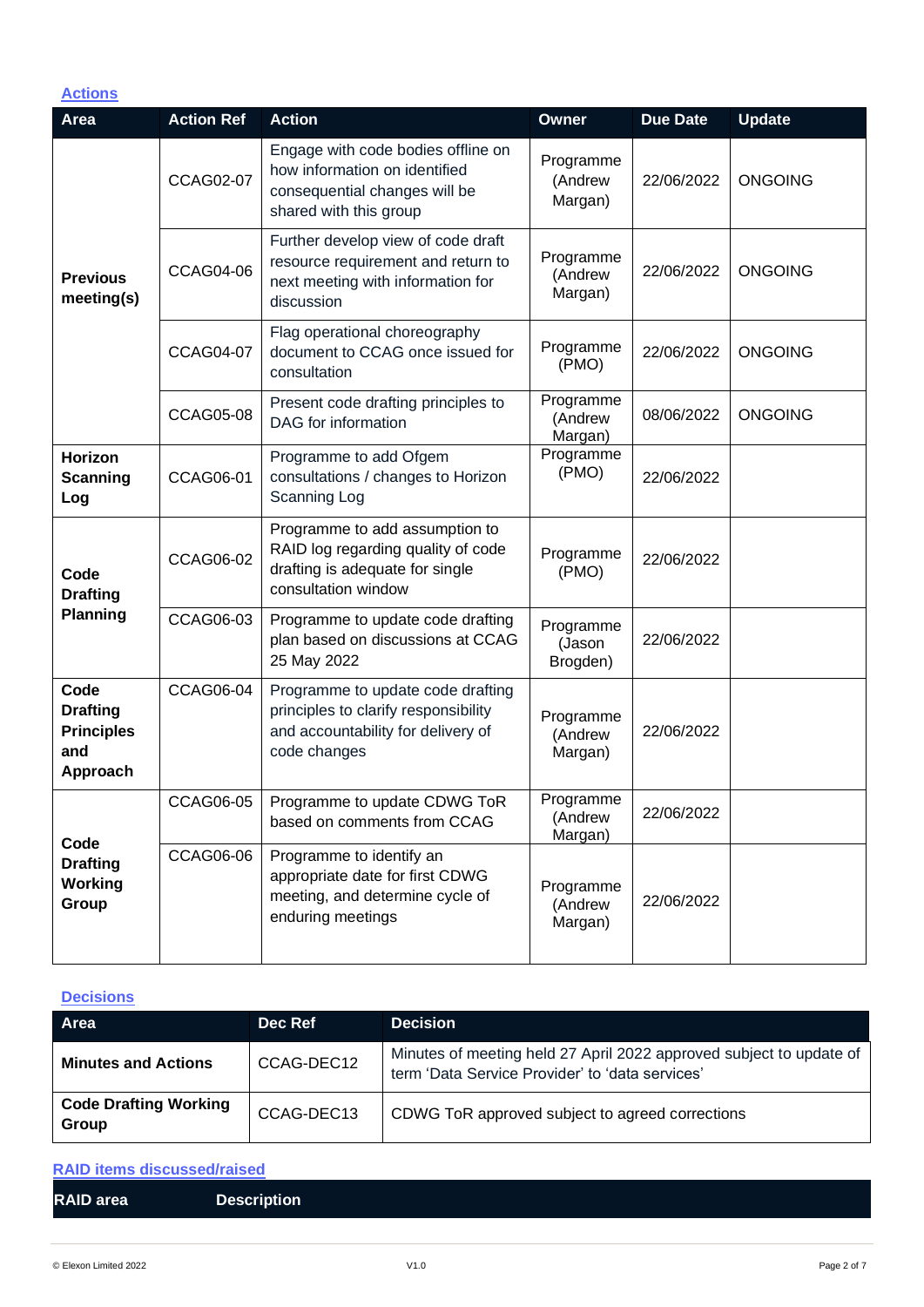#### **Minutes**

#### **1. Welcome and Introductions**

The Chair welcomed attendees to the meeting and outlined the agenda.

#### **2. Minutes and Actions**

The Chair requested comments on the minutes of the CCAG meeting held 27 April 2022. TC requested the term 'Data Services Provider (DSP)' be amended to 'data services' to avoid confusion with the Data Communications Company (DCC) term of the same name. FrM confirmed this was discussed with the MHHS Design Team and agreed the term 'data services' would be used in future. TC commented DSP is still used in the current CCAG meeting papers. AM highlighted this relates to the actions. The Chair noted the clarification and agreed these would be updated.

**DECISION CCAG-DEC12: Minutes of meeting held 27 April 2022 approved subject to update of term 'Data Service Provider' to 'data services'**

FrM ran through the actions as per the slide.

AM confirmed CCAG02-07 would remain open.

CCAG04-06 discussions held with BSC and REC. Action will remain ongoing.

CCAG04-07 Operational Choreography document due to go to DAG for review in June and will be sent out to CCAG when available.

JB confirmed Tranche 3 (T3) documentation for DAG would be released today. CH asked if Operational Choreography document would be in T3. MH suggested no, as the Operational Choreography discussions are still ongoing. CH asked if this would be released as a discrete document if not. JB confirmed it wasn't in T3 as it's still in development.

CCAG05-05 Document repository is in development at the moment for storing code drafting. LJ commented that enduring owner of this code is still up for discussion.

CCAG05-06 to be discussed as agenda item 7. TC asked if this is recorded as an action for AM to go back to DAG to update drafting principles. MH suggested the action may have been met, but the spirit of the action hasn't. FrM pointed to CCAG05-08 to present code drafting principles to DAG which is still outstanding. TC noted they had had a conversation regarding the level of clarity for T1 documents. JB noted a Design Newsletter was issued by the Programme yesterday which included the success criteria that will be applied to the design baseline at M5. There is a 'design status update' link in that email which gives a current level of confidence against the success criteria. FrM noted DAG had a 2.5 hour conversation regarding comments on T1 documents brought for conditional approval.

CCAG05-10 makes reference to DSP, this will be changes to make reference to data services.

#### **3. Governance Group updates**

FrM introduced this standing agenda item and explained it is aimed at increasing visibility and awareness of matters under discussion at the levels two and three programme groups. Updates were provided from the Programme Steering Group (PSG), the Design Advisory Group (DAG), and the Testing Advisory Group (TAG).

#### **PSG**

FrM noted that CR001 that changes the M5 Milestone to July 2022 was approved.

**DAG**

FrM noted the conditional approval of T1 design artefacts. DIP functional specification and Non-Functional Requirements documents were issued to DAG members and the date for comments has now passed. T2 documents due to be considered for approval at DAG in June, with T3 due at DAG on 06 July.

CCIAG ToR has been considered and is due to be approved and mobilised in June/July. TC asked what a Consequential Change is, and what's in scope of the Programme. AM confirmed this is what CCIAG will intend to discuss, how these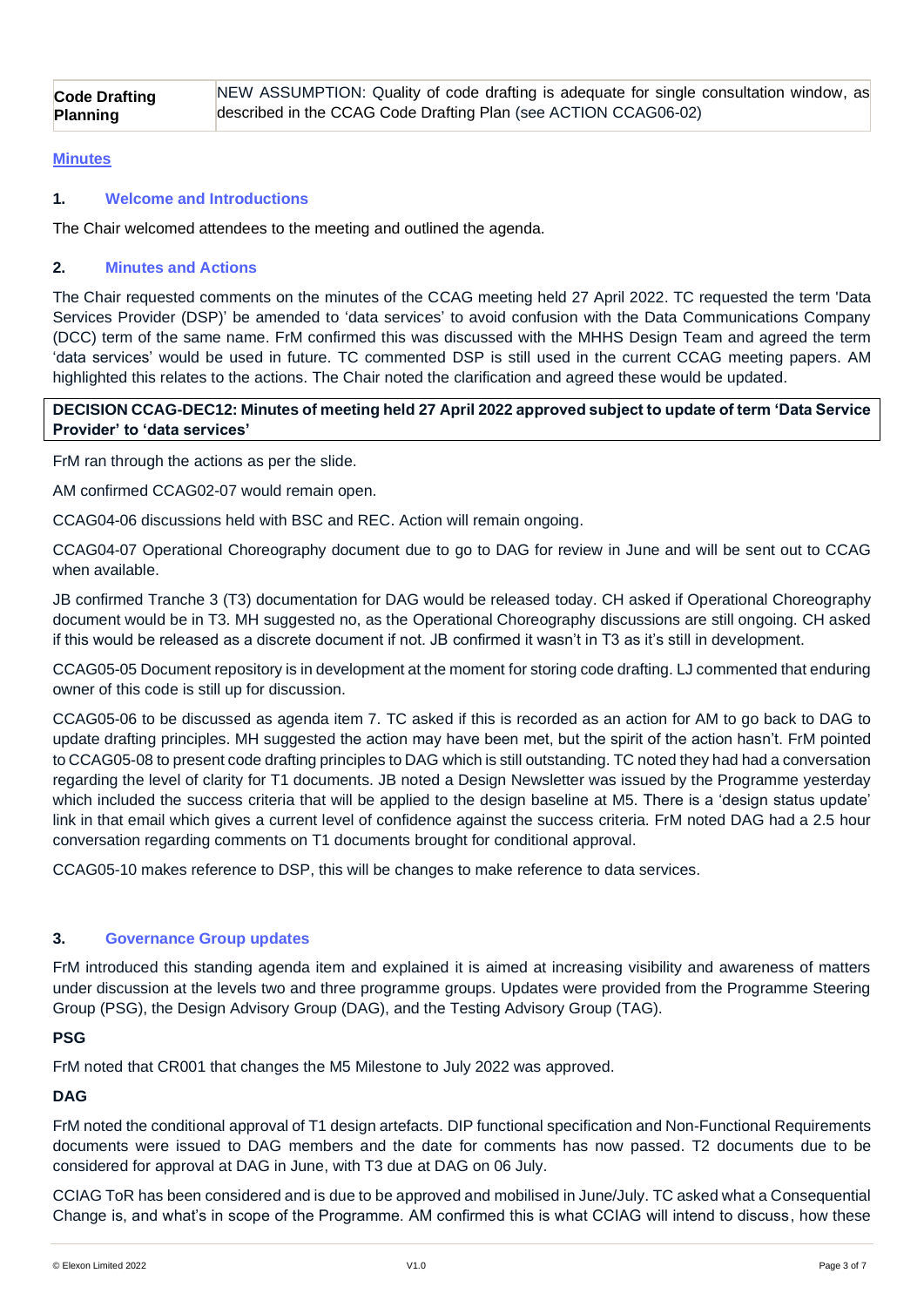issues are picked up either by the Programme or in another setting. MH asked if there's a definition of what's in scope for the Programme. JB confirmed that the TOM currently defines the scope and the outcomes expected. There needs to be a 4-week lead time to mobilise the group as per standard Programme practice to give notice to participants. MH asked since the design baseline is being done ahead of CCIAG, how will CCs be incorporated into design baseline. JB used example of CoS reads. There's some design development activities that will take this into account. TC suggested either something is in scope of MHHS and needs to be incorporated into the design baseline, or it isn't in scope and so doesn't need to be. JB noted that this is what the ToRs cover and used example of consumption forecasting. The Programme will impact upon this, but won't cover this, however, it would be useful for Programme Participants to discuss how to deal with consumption forecasting post MHHS. MH suggested they were uncomfortable with the timings of this. CW suggested that CCIAG sits under DAG and so any concerns with this will need to be raised at DAG. TC suggested any changes to the design may require changes to code drafting so will impact upon CCAG. JB suggested there will always likely be design changes, these will come through in the form of change requests off the back of design issues.

PS noted they were expecting CRs off the back of the code drafting. It would be ideal to have a list of what is and isn't in scope of the Programme and PS would welcome CCIAG being set up. This was noted.

FuM agreed with the earlier points regarding timing of CCIAG and impact upon Design. Asked when ToR for CCIAG was issued, FrM confirmed first draft was issued with DAG papers in May and finalised ToR would be released with the next set of DAG papers.

JL made the following points: 1. Is there a document that explains what Consequential change and what consequential design change means – it was noted that this was presented to a prior CCAG. 2. CCAG as a group should have a copy of the ToR – this is available through the DAG papers. 3. If something is deemed out of scope for the Programme and a code need to raise a change, that may impact the Programme as it impacts the implementation dates provided. Code groups and Design groups need to speak to each other better to ensure there's no gaps. CW noted the Programme is aware of this, as a Programme we are aligned across the groups. JL said they would want to see the list of items on CCIAG list of issues – this will be published with the CCIAG papers. JL asked if CCIAG concludes at same time as Design. JB said it would continue to run as an opportunity to discuss items that are outside of the scope of the design. If something is concluded as needed to be included within the programme by CCIAG after design is baselined at M5, this would need to be raised as a CR and subject to Impact Assessment. CW added CCAG will want any CRs to the baseline to be raised to CCAG too as it will impact the code drafting and it was noted that this is part of the change process.

CH asked are there any requirements about the constituency of the CCIAG. JB confirmed it is an L4 WG so anyone can attend and welcomed attendance from any interested parties.

TC said they understood there would be changes identified over the coming years. Would the CCIAG be better labelled as getting any issues sorted pre-baseline, and then post-baseline sorting any issues that sit outside of the design baseline. TC suggested they had left a number of comments on the design through tranche reviews that are yet to be addressed. JB suggested these comments should have been responded to as part of the design artefacts through DAG processes.

FrM noted the vacancies for different constituency groups in various groups and requested that CCAG members consider these within their constituencies.

# **4. Horizon Scanning Log**

AM outlined the process of the HSL and handed over to MM from the MHHS Design team to talk through the HSL. MM focused on MP162 and how this would impact the programme. RV commented this was targeted for Feb 24 release and there's a work group on 7<sup>th</sup> June so if anyone is interested in this they should come along.

MM commented that P432 follows on from CCDG's transitional recommendations for CTs. Idea is to follow existing processes but to set up this part of the market for an easier migration.

P434 is a similar process but for unmetered. Slightly longer time horizon. LJ asked what it might mean if these didn't get approved and does a risk need to be raised for this. MM said this went through the existing governance as relatively low risk with the Programme unlikely to have to work to push these changes through. There was consensus to approve. LJ agreed and suggested picking up the discussion offline. MM summarised that these code mods have no design interaction. PS asked do these go through the regular change control processes, do we need to discuss these at CCAG or will all these changes happen separately. AM confirmed these are being monitored by MHHS but not developed here.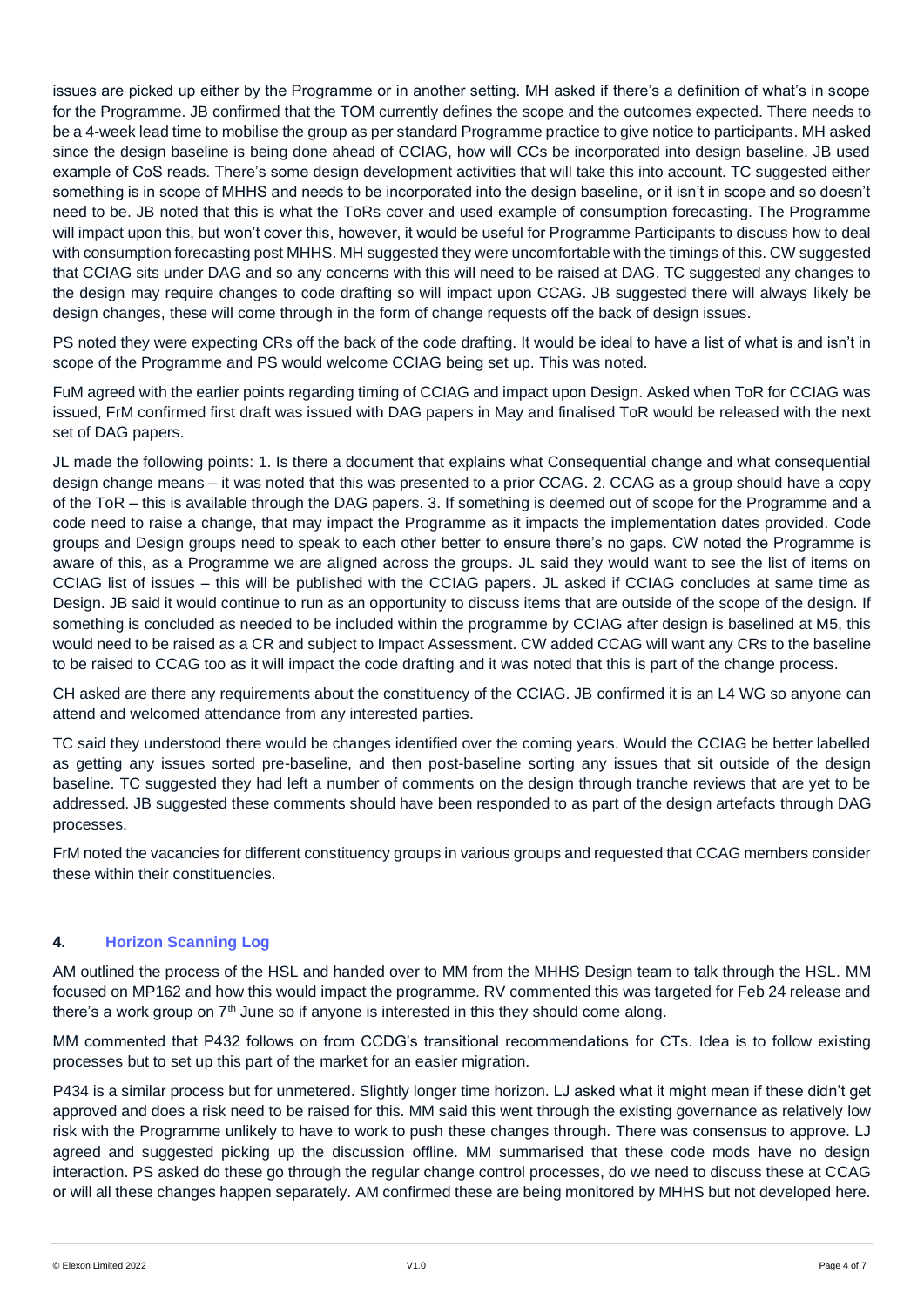Any issues would need to be raised directly with those bodies that are developing the code changes. Programme's job is to keep an eye on them being approved and track their progress.

FuM noted some of these changes do have system impacts and how these are being coordinated. MM said these changes are interrelated, e.g. CP1558, as it's an element of the targeted design. LJ suggested that maintaining code drafting as changes are ongoing will become more important. MM said the governance footprint of these changes is quite small and requires including a few items into an existing process. It was noted that what might seem to be an innocuous change still requires a system change but that this should be taken into account as part of the change or modification processes within code governance. It was also noted where there are issues that touch multiple codes, these can be raised simultaneously.

TC asked if Programme is monitoring and mapping Ofgem consultations and changes. Are these being monitored to see if they'll impact the design. MM said the data access and DUoS reform will be tracked. TC said this should be included too, even if not CACOP.

#### **ACTION CCAG06-01: Programme to add Ofgem consultations / changes to Horizon Scanning Log**

# **5. Code Drafting Planning**

JB ran through the slides and gave the plan for re-planning activities as a discussion topic for CCAG members to provide input to help the Programme with replanning. The Programme replan will produce a consistent and coherent view of the code drafting changes. CCAG members have an opportunity to provide further input at the consultation stages. Challenge for Programme is that having multiple reviews and consultations, there would be a need to extend the delivery date of code changes. The Programme are looking at ways to deliver Code Changes in a timely way with an appropriate level of review and consultation to ensure input and quality, but without extending or duplicating review and consultation where possible. Some options in approach were discussed, as per the slide. Parallel drafting, increased overlap after initial code drafting activity by topic, remove/reduce review cycles, shorten drafting steps, combine final topic consultation with wrap-up consultation.

There are a number of options to take into the replan. Two Strawman proposals were included as per the slides.

JB invited people's feedback and views for when the next iteration of the plan is presented.

TC suggested for Strawman 1, a key issue is how good the quality of the doc is for first consultation. If whole industry is going to review it and there are holes, gaps, weaknesses, this may then need to be redone and resent out. JB suggested 3-4 weeks of drafting and 1.5 weeks of internal review would be sufficient time. TC said current experience of Design doesn't indicate this. JB noted there is an assumption this would be of sufficient quality given the level of expertise within the Code drafting teams and the additional quality check cross-Code teams after drafting and in advance of publication.

#### **ACTION CCAG06-02: Programme to add assumption to RAID log regarding quality of code drafting is adequate for single consultation window**

PS had concerns on overlap or reduced timescales as the focus should be on quality. AM said that any overlap will need defining and it was noted that we should try to avoid overlap of drafting activities using the same resources at the same time. One example is REC are heavily impacted by Meter Services and SEC are heavily impacted by data services. Could we run these issues simultaneously as they won't draw resource from each other. Would be overlapping topics, rather than overlapping resources. JB said this is the starting point for this discussion and the Programme will work through this. CW noted the Programme is design led, so code should be matching the design rather than changing the design. PS noted getting legal text to fit can be quite intense.

PS asked if the plan can flex if the intended progression of documents doesn't meet standards. AM noted that we could include a quality gate/review of working practices after 3 months to ensure that we learn the lessons in the drafting and adapt as necessary.

LJ added caution over doing things in parallel. Would need to go deeper in terms of detail to assess whether this was feasible. Need to ensure there's flex as there's always a possibility of someone key, i.e. drafters, being off for a week ill during a key period. Given the size of work, this is likely to happen at some point. JB said this needs to be worked through with the Planning team to check that it's practical. Planning done left to right with the original multiple review windows did not result in a practical delivery timeframe and it is a usual process to review and update planning. It's intended to find more efficiencies in this process. Having two consultations that were wide and broad wouldn't be necessary. Needs drafters to deliver sufficient quality documents initially. AM suggested docs should be of sufficient quality otherwise they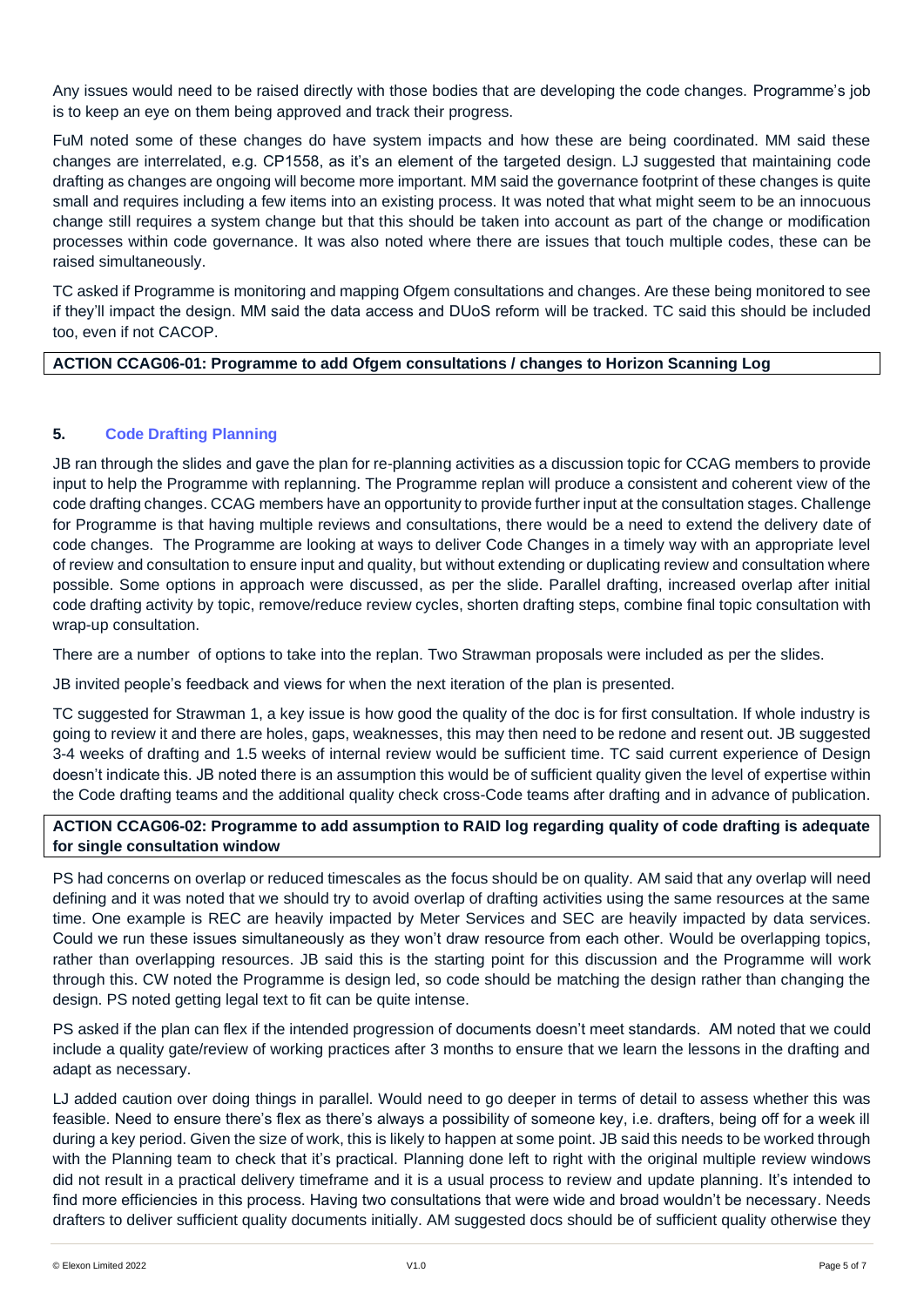should not go out to consultation and then have lots and lots of comments and that is the assumption we have captured above. CDWG can work through the comments and approve.

CH agreed with comments so far. Added there's an understandable and obvious need to consider the effort required by programme and drafters, but also the effort by industry. These consultations will need to happen separately with no overlap so responses from industry can be of sufficient quality.

TC suggested in the code drafting and potentially through the review cycle there will be inconsistencies and anomalies identified when you do the drafting and realise these don't match up. There needs to be an ability to recognise that those problems will emerge and how these will be dealt with. AM acknowledged this and that there is planned to be a consistency check towards the end of the process. JB thanked CCAG for their input and said this gives us enough input to feed into planning and RAID.

#### **ACTION CCAG06-03: Programme to update code drafting plan based on discussions at CCAG 25 May 2022**

#### **6. Code Drafting Resourcing Model**

FrM ran over the Design Dashboard which gives an overview of topic areas and number of documents coming through in those areas. The intention is for this to allow Code Drafters to be able to plan their resourcing.

AM noted this activity would be undertaken in the coming weeks with rest of code bodies to put together a Strawman for roles and responsibilities (RACI) for each topic as a reference point. Programme feels the right resources are in place for this work.

# **7. Code Drafting Principles and Approach**

AM thanked CCAG members for their comments on these principles. The changes as a result are on the slide in red. AM invited input.

PS asked with regard to qualification, when will we get a better understanding of what qualification will mean. AM suggested it needs the code to be drafted pre qualification as there will likely be a requirement for PPs to be compliant with the code. PS asked if this will need to be baselined, agreed, or published. The Code will be baselined and published at M6 with implementation at M8.

TC suggested they had read the point on qualification differently and that this would be done against the design not the code drafting and so the timing of the code drafting is less important than the design baseline. TC commented on 12. The code drafting would need to be sufficiently flexible on the basis that the code timetable could change without going back through the governance.

TC asked if approach 2 should make a reference to Helix or either BSC or MHHSP, depending on who is responsible for delivery of the code changes, he Programme, or the code bodies. AM said ultimately the code bodies are accountable for their own codes, with the Programme centrally managing that activity and taking responsibility for drafting of BSC changes. Responsibility on Programme to ensure the docs are updated by code bodies. CW summarised MHHSP's obligation to get Code changes delivered and Code Bodies' obligation to support the Programme.

TC suggested this could be made clearer the Programme is taking responsibility for these updates.

#### **ACTION CCAG06-04: Programme to update code drafting principles to clarify responsibility and accountability for delivery of code changes**

TC suggested a 'warm start' and that some things that could be started now, including profile class change.

#### **8. Data Services Governance**

AM outlined the agenda item, noting the MHHS Programme is creating a number of new market roles known as 'data services'. A question in relation to this new roles is whether those undertaking these roles should be subject to formal governance, potentially via industry codes. AM advised the Programme have assessed this and formed a position that the Programme does not need not to make this new role a signatory to any code in order to deliver the outcomes for the Programme and therefore this is not in scope of our developments.

TC summarised that it is understood those providing data services will be required to undertake qualification and asked whether they should be signatories to code. If this is required, the question is whether they should be parties to BSC or REC. JB advised that if any party believes data services should be signatories to code, this will need to be raised as a